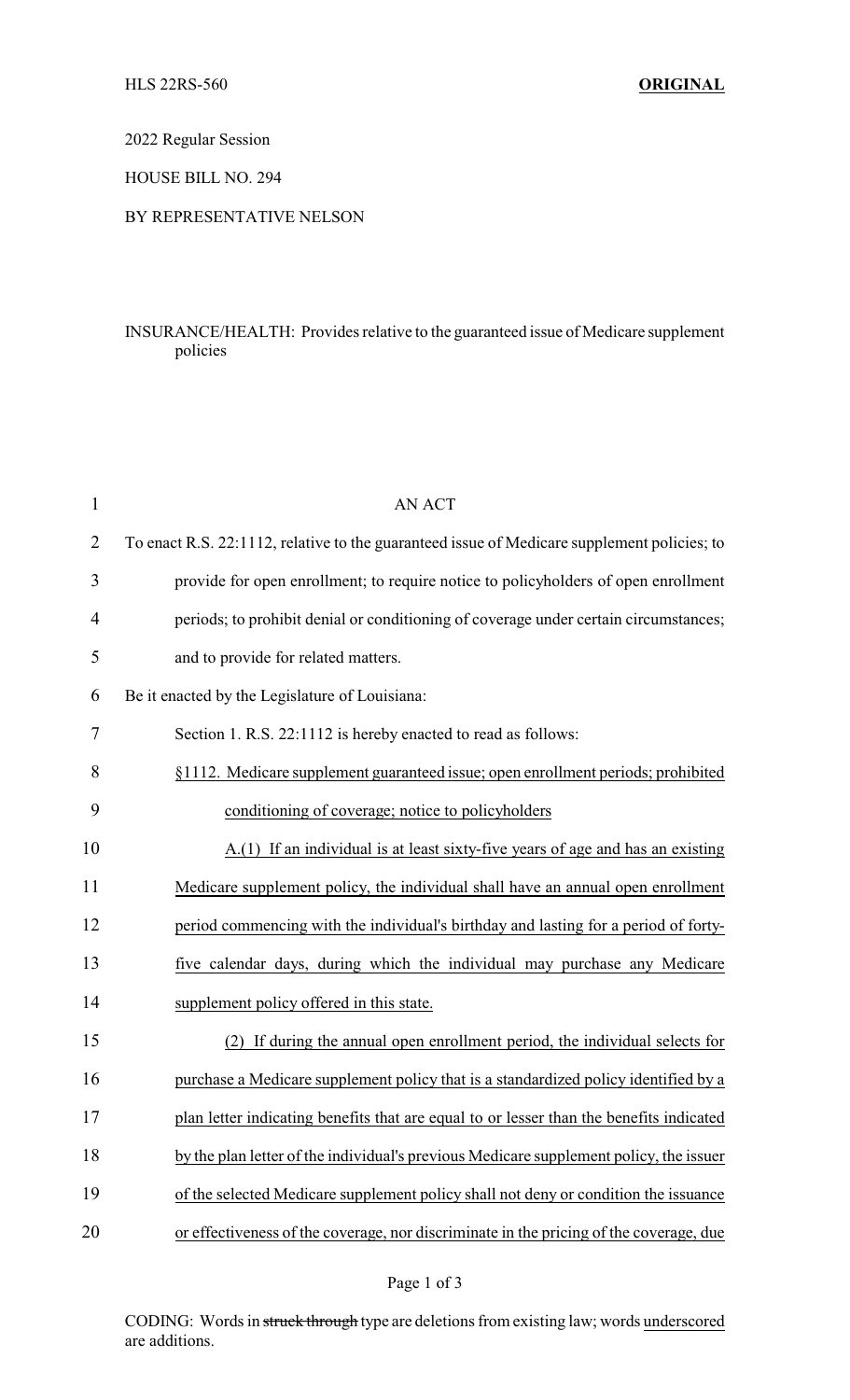| $\mathbf{1}$   | to health status, claims experience, receipt of health care, or a medical condition of  |
|----------------|-----------------------------------------------------------------------------------------|
| $\overline{2}$ | the individual.                                                                         |
| 3              | B.(1) If an individual is at least sixty-five years of age and does not have an         |
| $\overline{4}$ | existing Medicare supplement policy, but maintained health insurance coverage           |
| 5              | through the individual's employer at the time the individual attained sixty-five years  |
| 6              | of age, the individual shall have an open enrollment period commencing with the         |
| 7              | termination date of the individual's employer-based health insurance coverage and       |
| 8              | lasting for a period of forty-five calendar days, during which the individual may       |
| 9              | purchase any Medicare supplement policy offered in this state.                          |
| 10             | (2) If during the open enrollment period, the individual selects for purchase           |
| 11             | a Medicare supplement policy that is a standardized policy identified by a plan letter  |
| 12             | for which federal law provides a guaranteed issue right at the time of the individual's |
| 13             | attainment of sixty-five years of age, the issuer of the selected Medicare supplement   |
| 14             | policy shall not deny or condition the issuance or effectiveness of the coverage, nor   |
| 15             | discriminate in the pricing of the coverage, due to health status, claims experience,   |
| 16             | receipt of health care, or a medical condition of the individual.                       |
| 17             | C. A Medicare supplement policy issuer shall provide notice of the annual               |
| 18             | open enrollment period for eligible Medicare supplement policyholders at the time       |
| 19             | the application is made for a Medicare supplement policy or certificate. The notice     |
| 20             | shall be in a form prescribed by the commissioner.                                      |

## DIGEST

The digest printed below was prepared by House Legislative Services. It constitutes no part of the legislative instrument. The keyword, one-liner, abstract, and digest do not constitute part of the law or proof or indicia of legislative intent. [R.S. 1:13(B) and 24:177(E)]

HB 294 Original 2022 Regular Session Nelson

**Abstract:** Requires the guaranteed issue of Medicare supplement policies and prohibits the denial or conditioning of coverage under certain conditions.

Proposed law requires an annual open enrollment period for an individual who is 65 years of age and has an existing Medicare supplement policy. Requires the annual open enrollment period to begin on the individual's birthday and last for 45 calendar days, during which time the individual may purchase any Medicare supplement policy offered in this state.